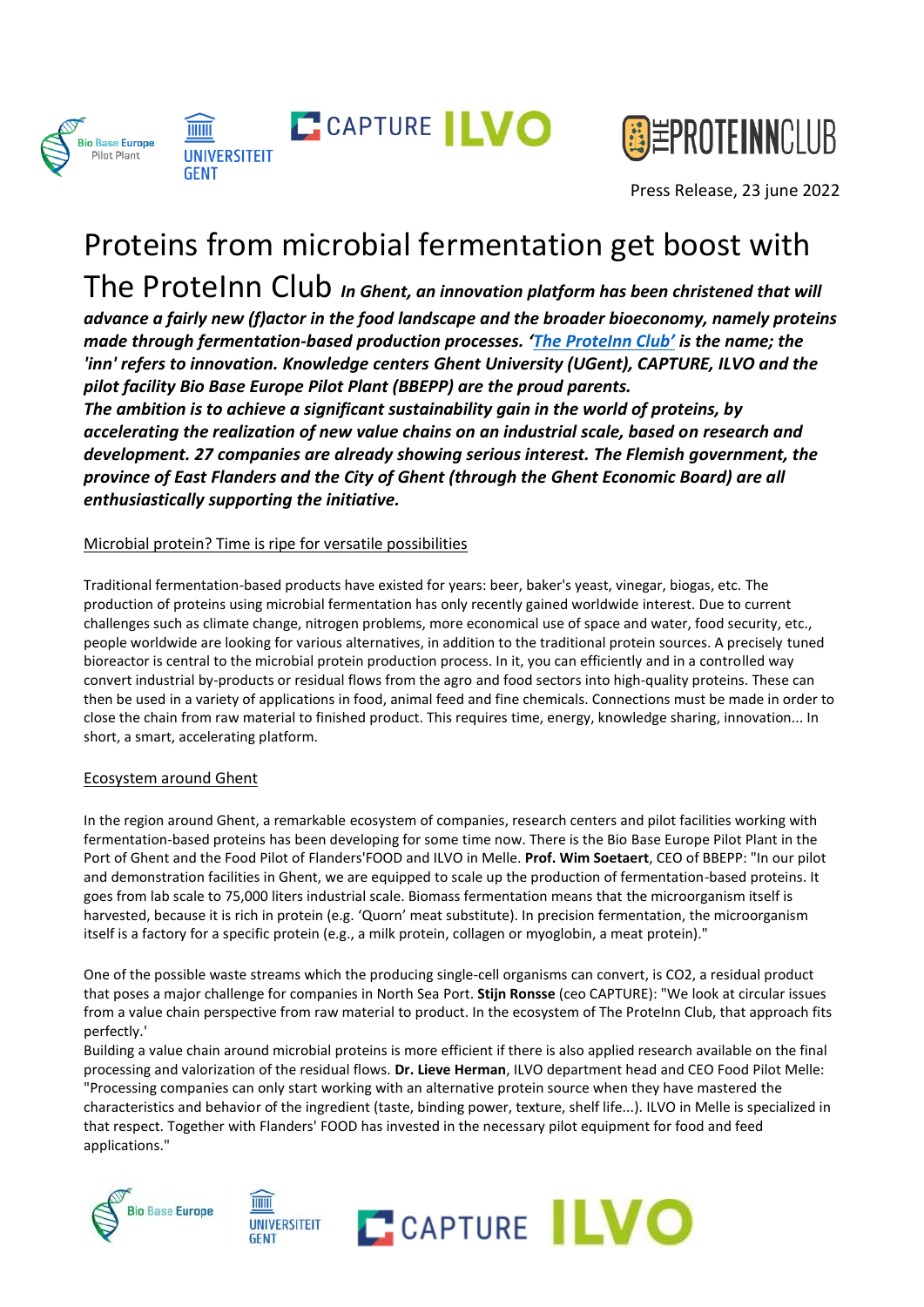#### Ambitious to-do list

In addition to scaling valuable technology from the lab to industrial demonstrations, The ProteInn Club is aiming to facilitate real, close economic and environmental value chains. "That means bringing companies from different sectors together in projects in a fragmented and sector-driven innovation landscape. And removing barriers to collaboration or symbioses. The ecosystem around the founders of the club thus consists, in addition to large companies, SMEs and start-ups, of governments, consumers and investors, " says **Simon De Corte** (UGent).

Based on these actions, The ProteInn Club promises an accelerated development and rollout. "We want to play on the existing strengths to realize a specialized knowledge, expertise and business cluster at world level, with calculated and monitored ecological footprints and environmental impact."

#### Governments recognize sustainability, climate and circularity

Sustainability is the driving force behind innovations with fermentation-based protein products. The production process offers much higher conversion efficiency (from low-value, abundant raw materials to high-value components), and compared to other protein production systems, it reduces greenhouse gas emissions, water use, space intake, and the need for protein imports (for feed). Microbial protein production therefore contributes to a circular and bio-based economy.

**Jo Brouns** (Flemish Minister of Economy, Innovation and Agriculture): "Our Flemish protein strategy also mentions microbial protein as one of the development paths to be explored. As a government, we therefore support this platform that connects scientific knowledge with industry and with the ambition to become more sustainable. It also fits perfectly within the ambitions of the Flemish bio-economy policy plan to start converting biomass into new products, in order to also become more independent from external inputs." The city of Ghent and the province of East Flanders also got on board with the club based on the expected ecological, economic and social added value.

### Industry immediately shows great interest

In the meantime, [27 companies](https://resourcespace.ilvo.be/resourcespace/pages/search.php?search=%21collection1280&k=b7e4d092b2) in the region expressed their interest, involvement and some also experience in microbial fermentation. After a first exploratory round of discussions, they decided to join an industrial sounding board of The ProteInn Club. The 27 include companies from classic food and feed production, companies looking for solutions for their residual streams, technology- and machine builders, and companies active in biomass processing up to and including retail. The first collective thematic discussions showed how necessary it is to connect very diverse things: the various product streams, infrastructure, raw materials, suppliers of microbial strains, developers of fermentation processes and technologies, processors of 'harvested' material, producers of finished food, feed cosmetics and chemicals, and distributors. The ProteInn Club picks this up at once, and assists them from the growth of ideas to the concept phase (TRL 1), through the pilot and demo phases, to the final implementation phase (TRL 9).

## Conclusion

Few regions in the world have the potential in terms of microbial fermentation as the region around Ghent currently does. "There is a strong economic signal here," says East Flanders Deputy for Economy **An Vervliet**, "The complementarity and strong collaboration between the knowledge partners UGent, CAPTURE, ILVO and pilot facility BBEPP are striking. Their expertise, research and upscaling infrastructure and network span the entire value chain of activities, as well as the various steps of the development process. The ProteInn Club is immediately up and running, with contacts, project ideas, technical advice. Are you a company, government or organization that wants to explore its possible role in the described protein value chain? Find us via the brand new website <https://theproteinnclub.eu/>

Photos[: here](https://resourcespace.ilvo.be/resourcespace/pages/search.php?search=%21collection1280&k=b7e4d092b2) Press questions? Karen.Verstraete@Ilvo.vlaanderen.be T +32 9 272 30 15